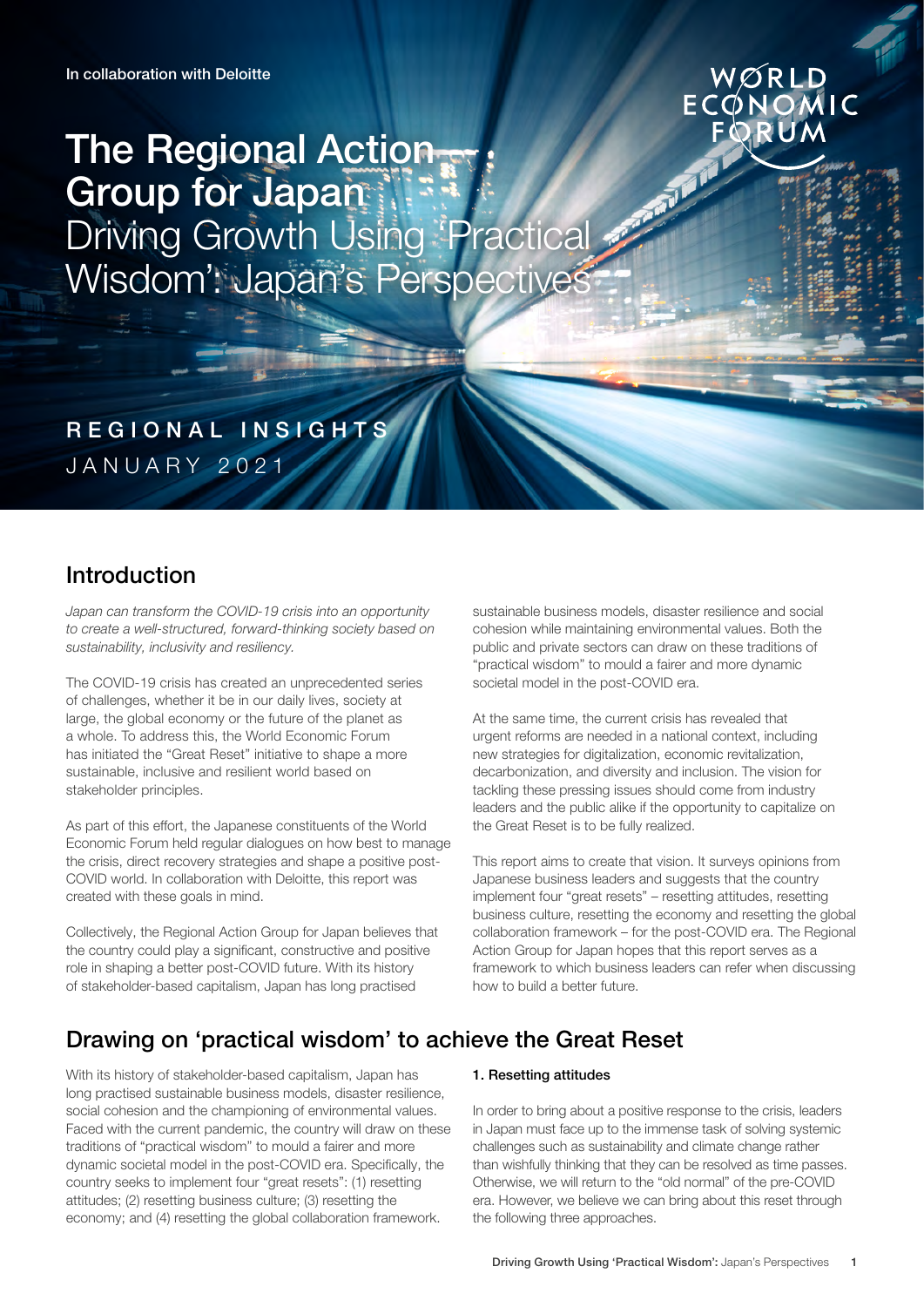# *Sharing a greater sense of urgency among officials, businesses and the public*

To implement nationwide efforts to address the current crisis, policy-makers, business leaders and the general public need to fully understand the magnitude and severity of the challenges that lie ahead. In fact, this current crisis is one of the few remaining chances for the nation as a whole to overcome Japan's three "lost decades" of economic stagnation. No change will occur without recognition of this fact.

# *Accelerating necessary reforms to create a long-lasting impact on public trust*

As well as raising new challenges, the pandemic has highlighted unaddressed problems facing Japan, including lack of growth and the increased need for digitalization, resiliency and sustainability. Unfortunately, Japan's past efforts to tackle these problems have fallen short of what was required. This is why many leaders advocate taking advantage of this opportunity to accelerate necessary reforms and make an enduring impact. Enhancing positive aspects such as social cohesion, communal resilience and altruistic value systems can create a society in which the general population will welcome private- and publicsector efforts to produce an improved blueprint for living.

# *Addressing unresolved issues to usher in a new era for Japan*

Japan's unresolved legacy issues (for instance, its hesitancy to transform industry, to integrate new technology and to tackle the lack of diversity and inclusiveness) need to be addressed if the country is to embark on a new path. Pursuing the actions cited above will help resolve these historic issues, resulting in economic revitalization, digital leapfrogging, greater socioeconomic equality and sustainable development. It is the responsibility of current leaders to make this happen for future generations.

# 2. Resetting business culture

Industry leaders could also look to transform the behaviour of their own businesses – moving the focus away from their own successes in favour of contributing to the common good, drawing on the tradition of "practical wisdom". Traditionally, Japanese firms saw themselves as "good citizens of society" serving multiple stakeholders and emphasizing business sustainability. This stems from the business philosophy of sanpō yoshi – which translates as "three-way satisfaction" between the seller, buyer and society as a whole – that dates back to the Edo Period (1603–1868) and Meiji Era (1868– 1912). The tradition is reflected in the fact that 40% of the world's centennial companies (those more than 100 years old) are based in Japan. Against this backdrop, industry leaders could promote socially oriented business practices using the following three steps.

# *Growing truly purpose-driven businesses for long-term value generation*

Companies must first revisit and redefine their purpose in society. The current pandemic has caused enormous economic disruptions and highlighted environmental challenges, forcing companies to clarify the long-term purpose of their businesses and recalibrate their management accordingly. Therefore, Japanese business leaders could attempt to embrace purpose-driven management, establishing clear messages about their firms' contributions to society and the environment, communicating these messages both internally and externally. Adjusting their business portfolios

based on sustainability risk and impact assessments would increase employee engagement while appealing to customers and investors. This in turn could increase corporate value in a post-COVID world.

# *Upgrading community and environmental solutions via digital leapfrogging*

As part of a social value creation plan, businesses could harness the power of technology to build resilient communities and solve environmental issues. The pandemic has revealed Japan's weaknesses in terms of digitalization and remote working, pushing the government to establish a new Digital Agency Preparatory Office. Japan can ride this momentum to inspire a quantum leap in terms of digitalization: for instance, using telemedicine to care for elderly people; strengthening disaster detection to build a more resilient society; and promoting online education to reduce regional education inequalities. As a country already well-versed in tackling societal challenges such as ageing populations and natural disasters, Japan has an opportunity to further develop world-leading digital solutions to address these issues. To implement such a broad digitalization and crossindustry optimization strategy without creating a backlash from the public (for instance, in the face of job insecurity), it is critical to gain broad support from stakeholders, including companies and local governments, and encourage public trust in these digital systems. Leaders could take steps to appeal to stakeholders on an emotional level by using personally relatable narratives such as "local community building" rather than abstract phrases such as "value creation through digitalization".

# *Promoting diversity and inclusion to revitalize leadership*

To increase the competitiveness of Japanese firms, leaders could adopt a philosophy of diversity and inclusion in their hiring practices. The presence of female and foreign voices at leadership level is critical for rejuvenating and reinvigorating the standing of Japanese firms. Similarly, the involvement of younger voices, such as Generation Z and millennial candidates, will enhance corporate efforts with regard to social value creation, which is very much a part of the career aspirations of these groups. However, Japan's past efforts in this area have been significantly limited, with little progress having been made in increasing the presence of diverse talents in boardrooms and managerial positions. The existing seniority structure has also made it difficult for young talent to shine. Thus, a renewed effort to diversify management positions will be crucial to building a more vibrant economy and a more inclusive society.

# 3. Resetting the economy

In line with changes at the corporate level, Japanese leaders could seek to transform the economic system, switching the emphasis away from shareholders in favour of stakeholder capitalism. As stated, Japanese firms have traditionally embraced and practised a multistakeholder business philosophy. Given the inadequacies of global capitalism accentuated by the current crisis, business leaders can build on this tradition – here are three measures to further promote stakeholder capitalism.

#### *Redefining economic success*

Building a stakeholder economy requires redefining economic success to include social value and quality growth. While countries have long sought economic expansion or quantitybased growth, the current crisis has raised questions about the long-term viability of such a philosophy, generating